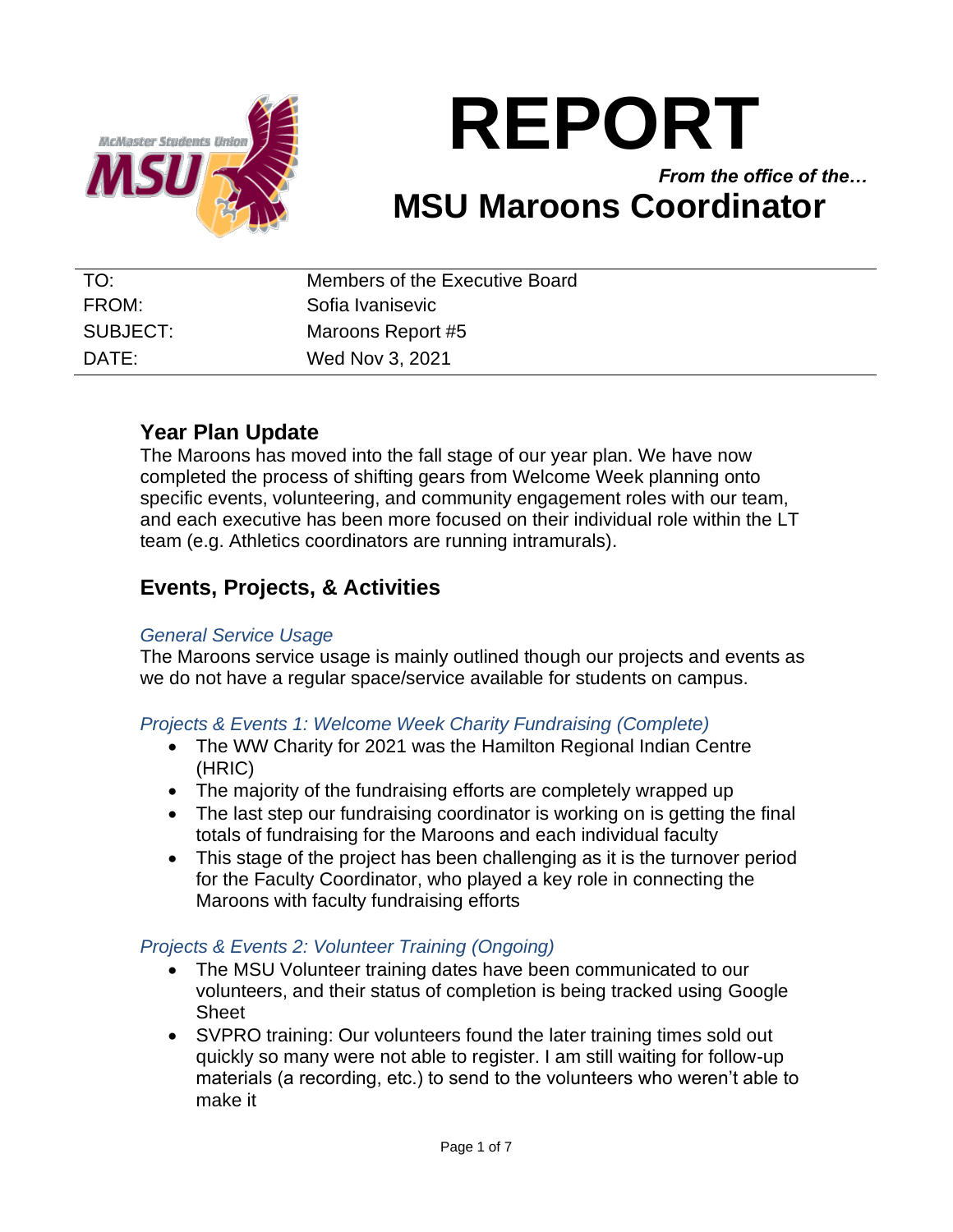- Accessibility training: Some of our volunteers were available for the trainings, but I have shared the recording and pre-work materials with our volunteers who weren't able to make it.
- AOP training: We are still waiting for updates on synchronous AOP sessions, which we will then relay to the volunteers
- While almost all of these trainings were completed by volunteers as part of their WW rep training, our team opted to ask our volunteers to attend them regardless. Next year, a meeting between the Maroons Coordinator and MSU VP Admin around May would be beneficial to plan a compromise as to how Maroons volunteers will be trained.

## *Projects & Events 3: Free intramurals (Ongoing)*

- As part of the Maroons OP, we subsidize intramural fees by hosting intramural teams each semester
- This semester, there is limited player registration and league availability, but we managed to register for 2 teams: floorball and inner-tube waterpolo
- Both floorball and waterpolo leagues have begun their season, and a few first years from the Maroons email list have been offered remaining spots to play with us
- With just two teams it has been difficult to offer enough spots to students who want to play intramurals with us, as the Athletics department has placed strict capacity limits on each team's roster (e.g. floorball team roster cannot exceed 6 people)
- Each intramural team fee is between \$60-110, and it past years we have been able to facilitate ~4 teams per semester. Due to lack of funding we are unable to provide the same experience this year. In the future, I would highly recommend a separate budget line be set up for intramural fees.

### *Projects & Events 4: Attending varsity games (Ongoing)*

- As part of the Maroons OP, we attend varsity games to bring spirit and a sense of community
- This year we have attended 2 football games, and are waiting to hear back about the status of indoor sports (volleyball and basketball)
- While attending, the Maroons follow capacity and COVID-19 restrictions of having no more than 25 reps present, following masking protocol, and displaying a vaccine passport upon entry

## *Projects & Events 5: Pumpkin hike (Complete)*

- By the time of this EB meeting, the Maroons will have completed their volunteering for the annual Cootes Paradise Elementary School pumpkin hike
- Our events coordinator has been in contact with Heather Harvey, a community member in charge of leading the hike
- The role of the MSU Maroons was to scoop/carve pumpkins, help set up jack-o-lanters along the Cootes Paradise trail, ensure safety along the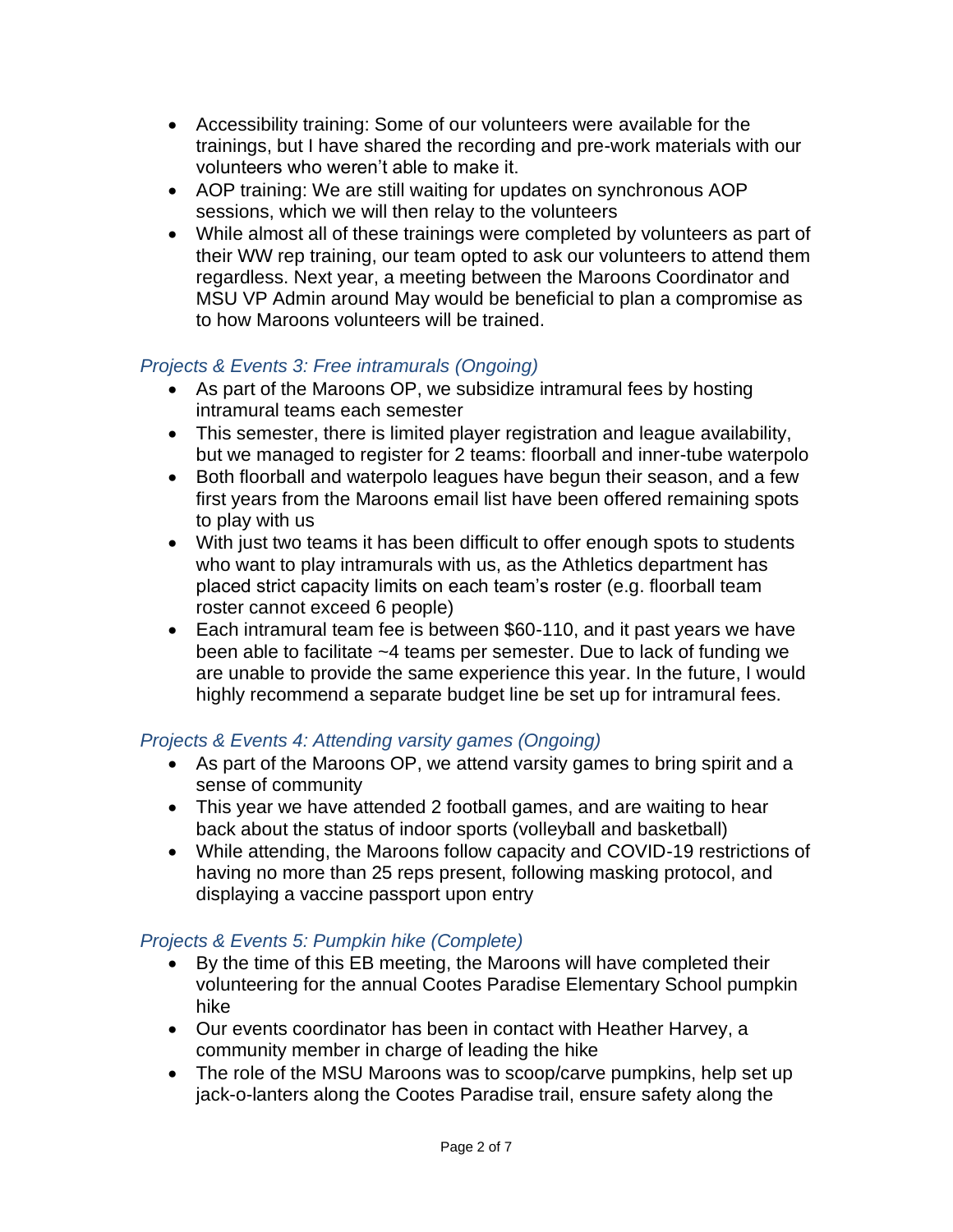hiking trail by guiding hikers with flashlights, and help clean up after the hike

## *Projects & Events 6: Community volunteering at the Hub (Ongoing)*

- As part of the Maroons OP, we support community organizations by volunteering where support is needed
- This year, an organization called The Hamilton Hub that works to offer support services with those experiencing homelessness and housing instability, suffered a large volunteer shortage
- Our Event Coordinator has been in contact with their organization to see how Maroons volunteers may offer support

## *Projects & Events 7: Post-HOCO community cleanup (Complete)*

- Following HOCO, the Maroons usually put together a volunteer team to help pick up litter in the Westdale Community
- This year due to unexpected circumstances, this initiative took place 5 days following HOCO
- In the future, when possible, it would be beneficial to undertake this initiative in the days immediately following HOCO (e.g. 1-2 days after), as much of the community had already been cleaned up by residents and the City of Hamilton
- This initiative was planned with the support of the MSU President and Facility Services (who provided materials)

# **Outreach & Promotions**

### *Summary*

For the most part, our service engagement this last month has come from volunteering in the community and the documenting these experiences on our social media.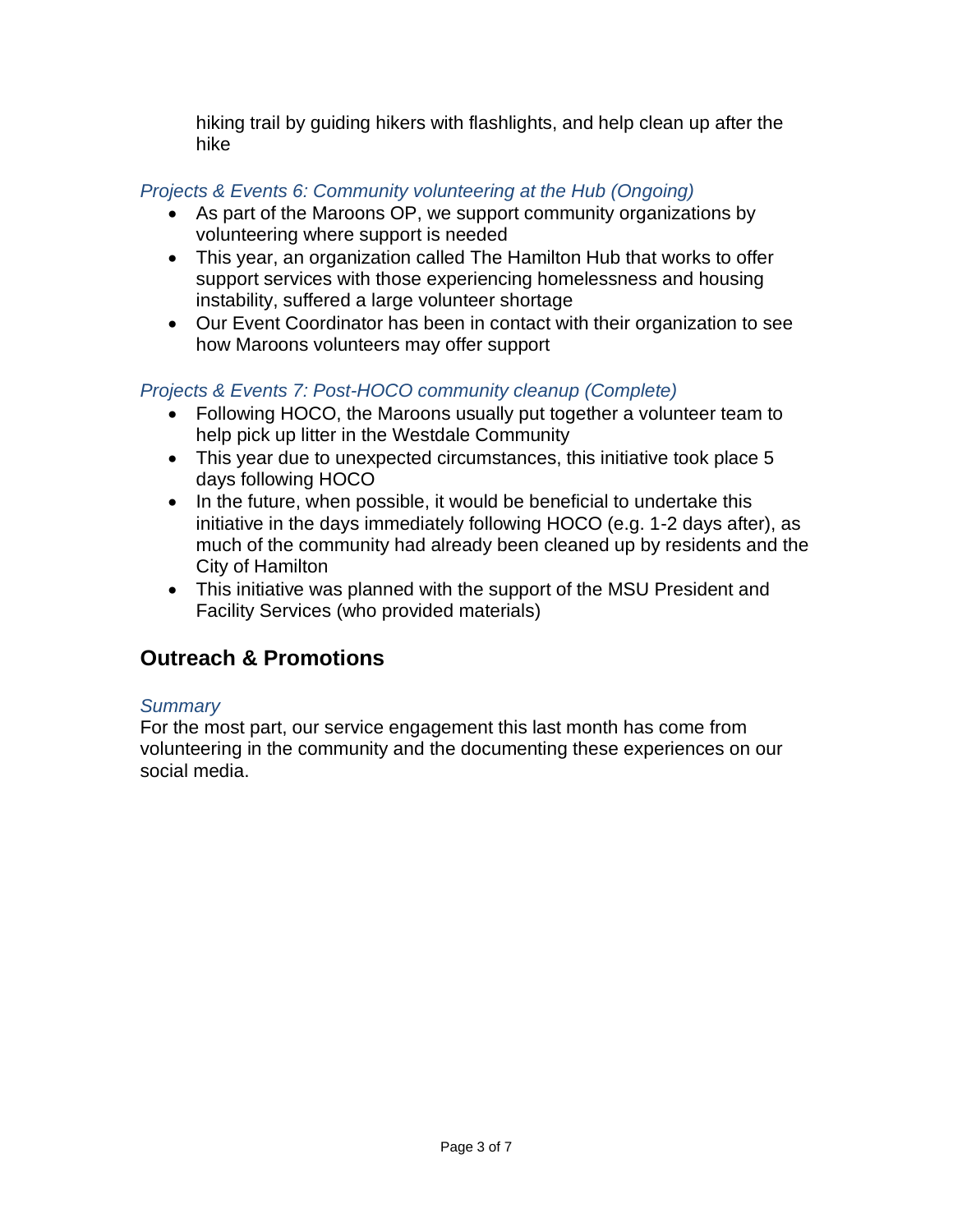### *Promotional Materials*

There is no one specific promotional material I'd like to highlight in this section. Rather, I included screenshots of our overall feed to showcase how our Promotions Coordinator has worked to renew our brand image, colour scheme and aesthetic as compared to previous years:



Fig 1: Last year's feed  $\qquad$  Fig 2: The current feed

### *Social Media Engagement since the Previous Report*

Overall, our service is still focused on using Instagram as our primary social media platform, as we believe it is most successful in engaging the new generation of students. Overall, our Instagram engagement has remained relatively stable, with some minor regressions due to lack of Welcome Weekrelated engagement. We hope to continue to grow our engagement by switching gears to include more photos and less infographic-style content on our feed.

| Insights                 | <b>Start</b><br><b>Values</b> | <b>Last Report</b><br><b>Values</b> | <b>Current</b><br><b>Values</b> | <b>Report</b><br>Change (%) | <b>Total</b><br>Change (%) |
|--------------------------|-------------------------------|-------------------------------------|---------------------------------|-----------------------------|----------------------------|
| <b>Followers</b>         | 1540                          | 1746                                | 1892                            | 108%                        | 123%                       |
| Impressions              | 3864                          | 9583                                | 5248                            | $-45%$                      | 191%                       |
| <b>Profile Visits</b>    | 416                           | 1181                                | 1489                            | 126%                        | 358%                       |
| Website<br><b>Visits</b> |                               | 23                                  | 44                              | 191%                        | 629%                       |
| Reach                    | 749                           | 1646                                | 1400                            | $-15%$                      | 187%                       |

### *Table 1: Instagram Engagement Insights*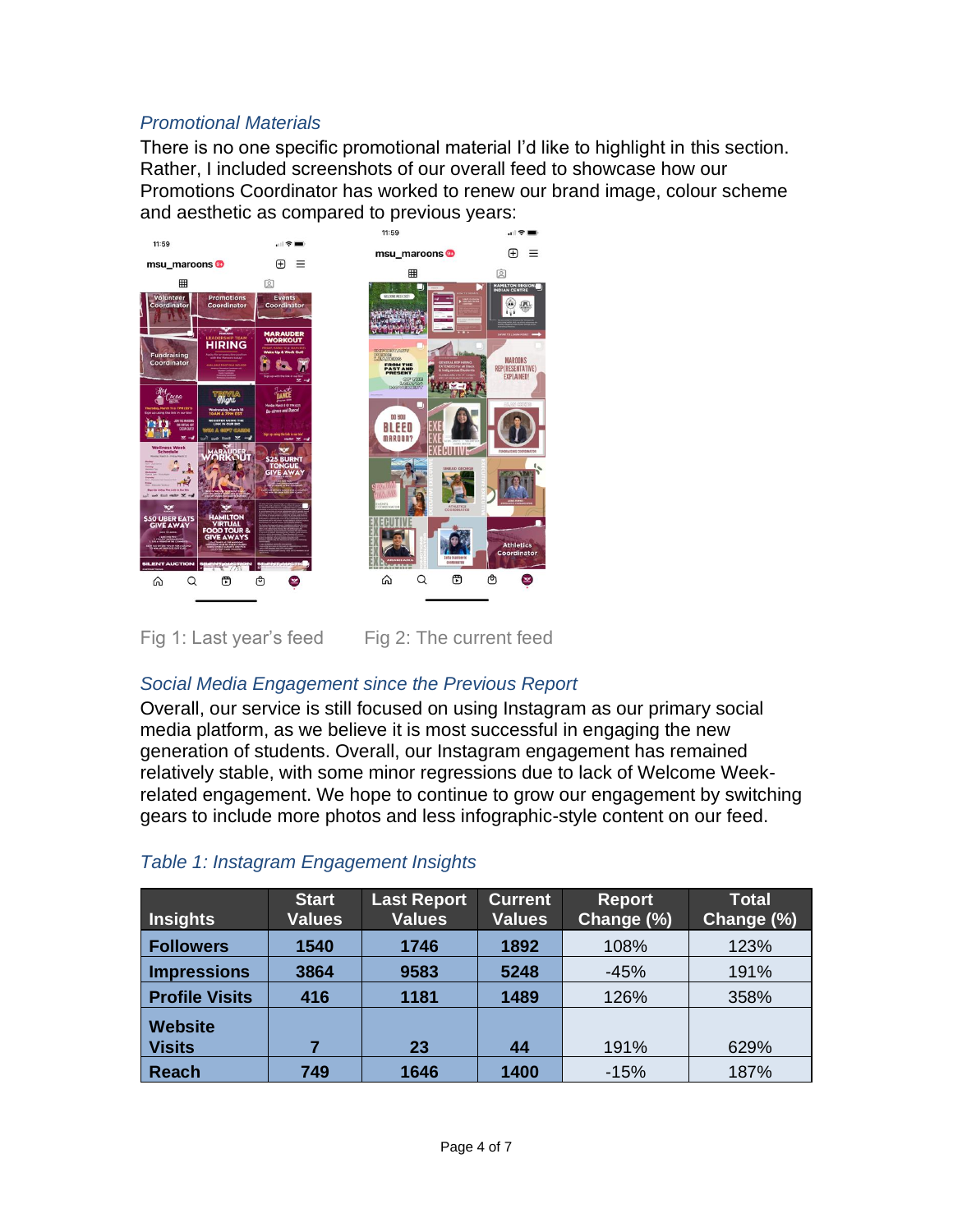# **Finances**

## *Budget Summary*

The main spending since the last EB report has been the cost of intramural fees. If possible, I would like to look into initiatives (e.g. Special Projects Funding) as to how the Maroons could gain more financial support for intramurals and events throughout the school year, as the majority of our budget has been used.

| <b>Account</b><br>Code | <b>Item</b>                                     | <b>Cost</b>                     |        | <b>Description</b> | Date of<br><b>Purchase</b>    |                  |
|------------------------|-------------------------------------------------|---------------------------------|--------|--------------------|-------------------------------|------------------|
| 5003-                  | Maroons - OFFICE                                |                                 |        |                    |                               |                  |
| 0120                   | <b>SUPPLIES</b>                                 | $\$\$                           | 50     |                    |                               |                  |
|                        | <b>Total Spent in Line</b>                      | $\boldsymbol{\mathsf{S}}$       |        |                    |                               |                  |
|                        | <b>Remaining in Line</b>                        | $\mathfrak{S}$                  | 50     |                    |                               |                  |
|                        |                                                 |                                 |        |                    |                               |                  |
|                        | Maroons -                                       |                                 |        |                    |                               |                  |
| 6102-                  | <b>ANNUAL</b>                                   |                                 |        |                    |                               |                  |
| 0120                   | <b>CAMPAIGNS</b>                                | $\mathcal{L}$                   | 450    |                    |                               |                  |
|                        |                                                 |                                 |        |                    |                               |                  |
|                        | <b>Total Spent in Line</b><br>Remaining in Line | $\frac{1}{2}$<br>$\mathfrak{S}$ |        |                    |                               |                  |
|                        |                                                 |                                 | 450    |                    |                               |                  |
|                        | Maroons -                                       |                                 |        |                    |                               |                  |
| 6415-                  | Volunteer                                       |                                 |        |                    |                               |                  |
| 0120                   | Appreciation                                    | $\$\$                           | 750    |                    |                               |                  |
|                        |                                                 |                                 |        |                    |                               |                  |
|                        | <b>Total Spent in Line</b>                      | $\boldsymbol{\mathsf{S}}$       |        |                    |                               |                  |
|                        | <b>Remaining in Line</b>                        | $\mathfrak{S}$                  | 750    |                    |                               |                  |
|                        | Maroons -                                       |                                 |        |                    |                               |                  |
|                        | <b>ADVERTISING</b>                              |                                 |        |                    |                               |                  |
| $5715 -$               | <b>AND</b>                                      |                                 |        |                    |                               |                  |
| 0107                   | <b>PROMOTIONS</b>                               | $\mathcal{S}$                   | 1000   |                    |                               |                  |
|                        |                                                 | \$100                           |        |                    | General rep<br>hiring graphic | May 6,<br>2021   |
|                        |                                                 |                                 |        |                    | WW charity                    |                  |
|                        |                                                 |                                 |        |                    | announcement                  |                  |
|                        |                                                 | \$75                            |        |                    | graphic                       | <b>July 2021</b> |
|                        |                                                 |                                 |        |                    | Radio rentals<br>for WW       |                  |
|                        |                                                 | \$367.25                        |        |                    | communication                 | Sep 1,<br>2021   |
|                        | <b>Total Spent in Line</b>                      | $\frac{1}{2}$                   | 542.25 | ٠                  |                               |                  |
|                        | Remaining in Line                               | $\mathfrak{S}$                  | 457.75 |                    |                               |                  |
|                        |                                                 |                                 |        |                    |                               |                  |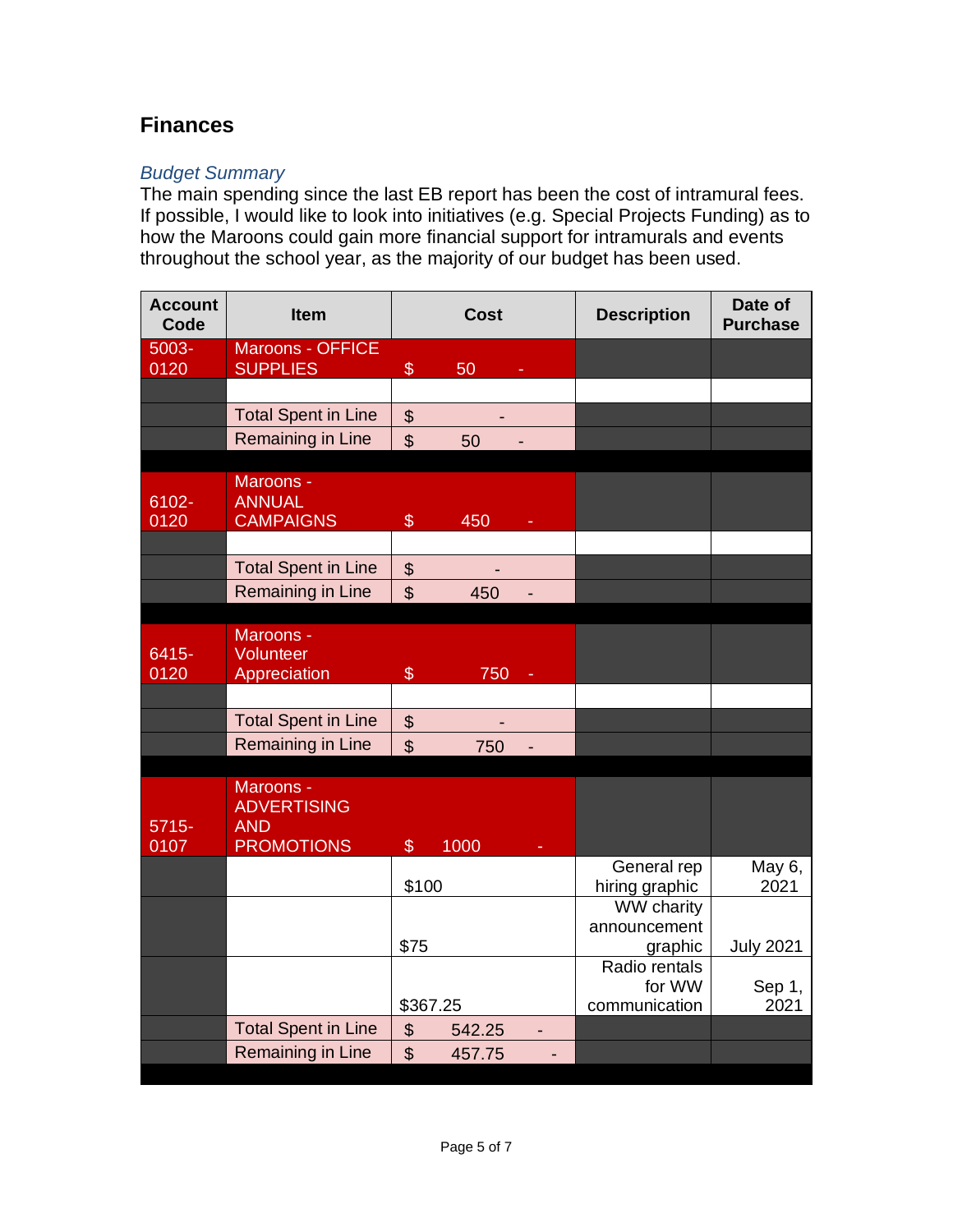| 6603- | Maroons -<br><b>SPECIAL</b> |                |         |                        |                 |
|-------|-----------------------------|----------------|---------|------------------------|-----------------|
| 0120  | <b>PROJECTS</b>             | $\mathcal{L}$  | 750     |                        |                 |
|       |                             |                |         | Meditation             |                 |
|       |                             |                |         | coach for WW           | September       |
|       |                             | \$35           |         | event                  | 4, 2021         |
|       |                             |                |         | <b>AVTEK cost for</b>  | September       |
|       |                             | \$369.70       |         | <b>WW</b>              | 5, 2021         |
|       |                             |                |         | <b>Fall Intramural</b> | September       |
|       |                             | \$110          |         | Fees                   | 30, 2021        |
|       | <b>Total Spent in Line</b>  | \$             | 514.70  |                        |                 |
|       | Remaining in Line           | $\mathfrak{L}$ | 235.30  |                        |                 |
|       |                             |                |         |                        |                 |
| 6633- | Maroons -                   |                |         |                        |                 |
| 0120  | <b>UNIFORMS</b>             | \$             | 2500    |                        |                 |
|       |                             |                |         | <b>Maroons</b>         | <b>July 12,</b> |
|       |                             | \$2010.61      |         | Jersey order           | 2021            |
|       | <b>Total Spent in Line</b>  | \$             | 2010.61 |                        |                 |
|       | Remaining in Line           | $\mathfrak{P}$ | 489.39  |                        |                 |
|       |                             |                |         |                        |                 |
|       | Maroons -                   |                |         |                        |                 |
| 6804- | <b>MEMBER</b>               |                |         |                        |                 |
| 0120  | <b>TRAINING</b>             | $\mathfrak{F}$ | 500     |                        |                 |
|       |                             |                |         | <b>SACHA</b>           | August 21,      |
|       |                             | \$500          |         | training               | 2021            |
|       | <b>Total Spent in Line</b>  | \$500          |         |                        |                 |
|       | Remaining in Line           | \$0            |         |                        |                 |

## **Executives & Volunteers**

- The LT have done a phenomenal job planning WW events and being adaptable to in-person WW announcement
- All General Reps have done an excellent job maintaining communication and staying on top of their training and rep responsibilities
- Entire team did an excellent job maintaining high morale and engagement with service opportunities despite busy academic and personal schedules

# **Successes**

- Our Maroons General Rep team has remained committed to their role, which we have observed through successful completion of tasks by certain deadlines (e.g. training) and high retention at Maroons socials and training events
- The Maroons traditionally experience of drop-off of engagement and events following Welcome Week, but this year the service volunteers and LT have done an excellent job maintaining momentum well into the fall semester